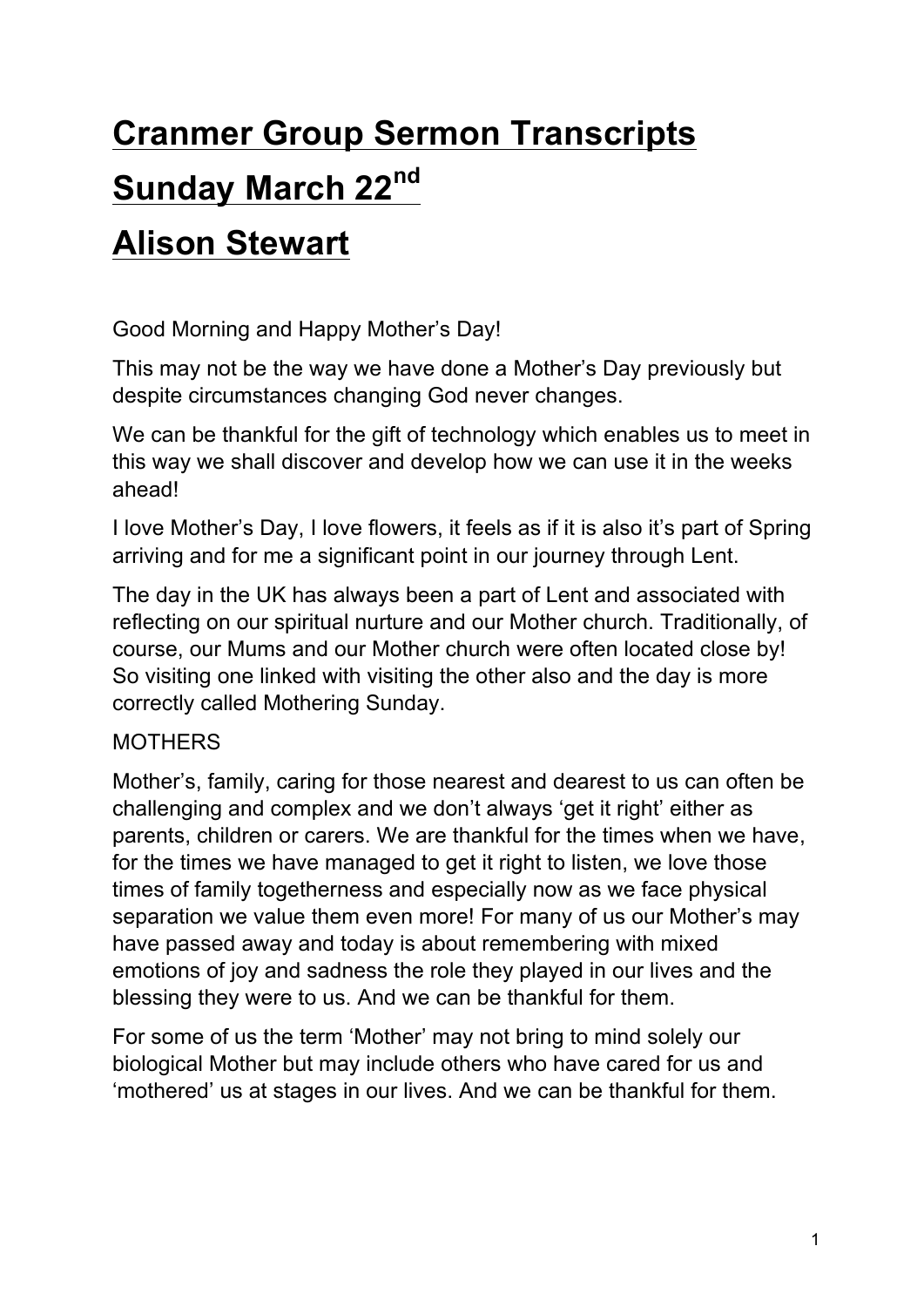#### SPIRITUAL

The other aspect of Mothering Sunday is to think of those who have supported us and nurtured us spiritually. This may have been in person, a special friend who we could share with and ask for prayer, may be an author who has helped us study God's word, a preacher or speaker who opens us understanding for us. We all need those who have nurtured and helped us grow spiritually, who have helped us grow in our spiritual lives. And we can be thankful for them.

#### GOD

As we think of those who have cared for us and those we have cared for, our spiritual homes and families, I want us also as to remember the greatest love of all, that perfect love available for each one of us. The love of God which can reach across all boundaries and into all homes. I have on my wall at home a little plaque which I go to from my Grandmother which is based on Romans 8:35.

"Who can separate us from the love of Christ?"

What can separate Thee ever from the Lord's undying love?

Neither present things nor future, things below or things above!

God's love is perfect and ever present, ever attentive, a solid and stable place of peace.

### REJOICE ALWAYS

I want us to finally look at two passages. The first is one of my favourites and as I was preparing about what to say this morning this was brought to mind. It is from Philippines 4: 4-7.

Paul, as a spiritual mentor, leaves these final remarks at the end of his letter to the Philippians, saying, keep on doing these things which you have heard and learned from me. He encourages to lay our worries before the Lord, to seek the peace which surpasses the difficulties around us and then moves on to give us a focus for our thoughts and feelings.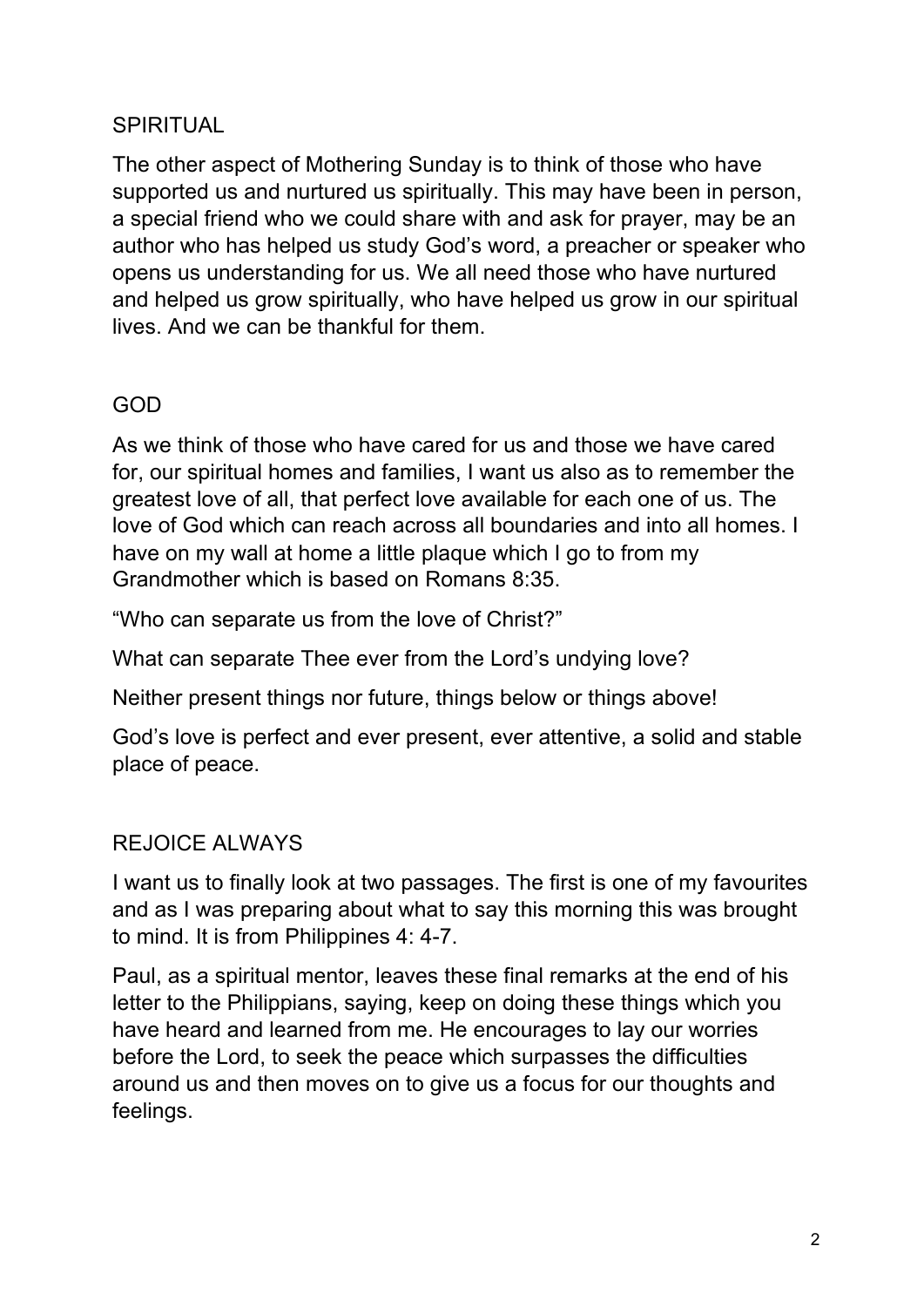At the moment we are all going through a process of assimilating what is happening in our nation. I admit to at times being sad, even a bit weepy, at the enormity on a national and individual level of what is happening barely able to also perceive that this is also global. Yet we are called to rejoice, that does not mean being happy about the situation!! But having a sense of peace which enables an inner joy despite circumstances based on our knowledge of God's love and care for us. We are not helpless, we can by prayer and supplication lay our troubles, and fears at the feet of the Lord.

Mothering Sunday at the start of this period of change in our nation does give us that pause to reflect on those who have and those who do still care for us. To continue to reach out via letters, email, phone and 'facetime'!

And then at other times I feel that for so many people and families this may be a time to pause, to chat about things they have never discussed before, to look through family photos, to draw a family tree, to play games. We have generations who have never known, as I and many of us did as a child, what a quiet Sunday with shops closed was like.

There will be Mothers and carers in this land who starting tomorrow are going to be able to spend more time with their children then ever before. Tomorrow will not begin with waking up and grabbing school bags while also trying to get ready for work, there may be a little less chaos in some households! Many parents have never been in a position before to be a stay at home parents with their children, it's been a choice they have never felt able to make. Let's pray for parents and carers of our children in the weeks and months ahead that this may be a time of discovery, an awakening of closeness and understanding, a time for long conversations and long times of listening! That into homes within this land the opportunity to reflect may also draw them closer to an understanding of God's love for them.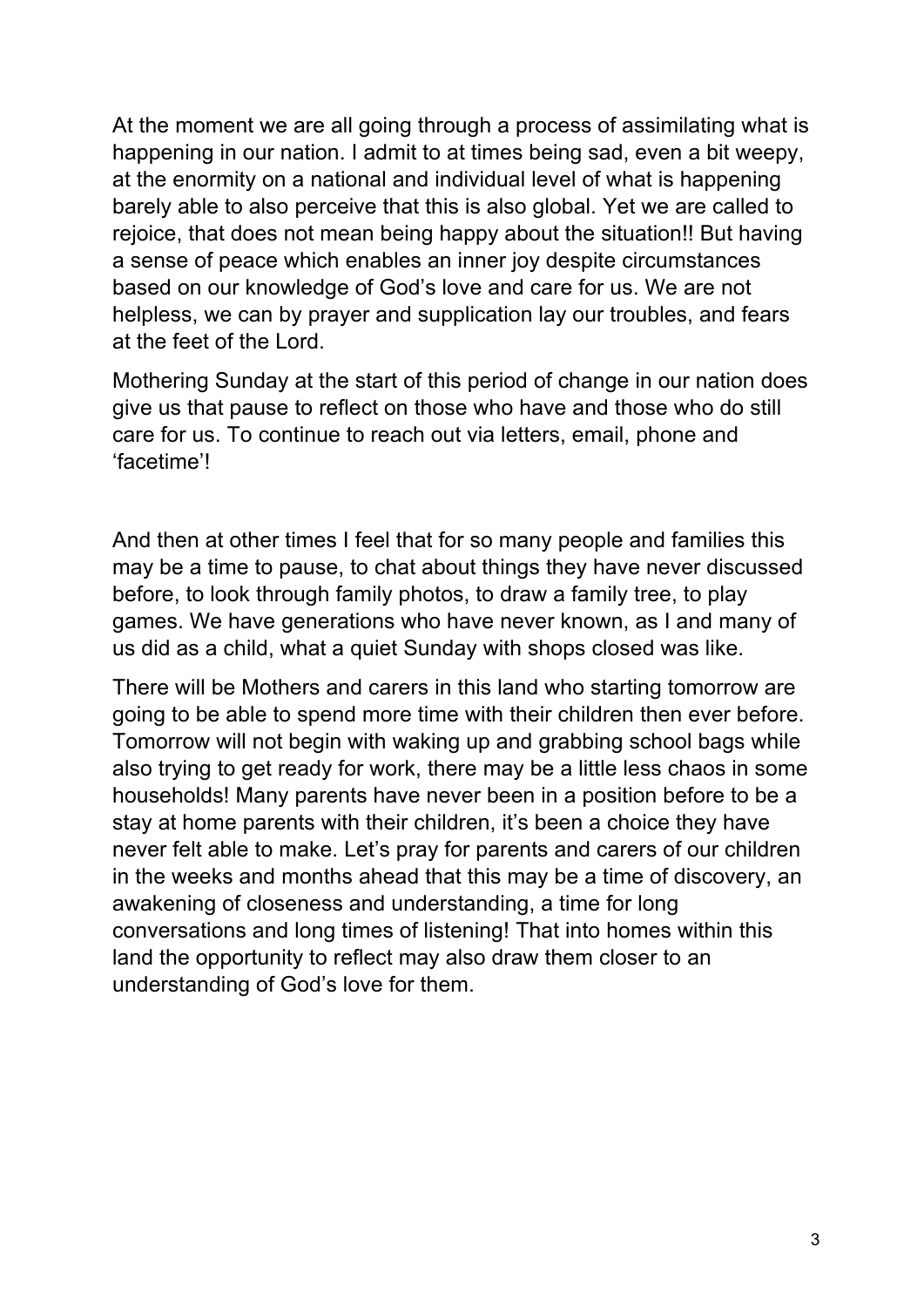#### PSALM 23

The lectionary reading for this morning includes Psalm 23. And nothing could be more perfect or timely than for us to finish with than focusing on that. We are all familiar with the Psalm but I have included today a version arranged by my husband Peter a few years back. The change in language helps me to see and feel it afresh and I hope it may help you too.

#### **The Lord is my Shepherd**

The Lord watches over me;

Nothing more shall I need.

He shows me the way and soothes my mind.

He stills my troubles and brings peace to my world.

He restores my soul.

He leads me in the ways of goodness and humility,

Faithfulness and strength,

And I am thankful to him.

Yes! Even when the way is dark, the work is hard and friends are far away,

I will not give way to fear, for you are with me.

Your teachings and your protection still guide and comfort me.

In times of conflict, you sustain me with nourishment

Beyond the provision of the richest table.

Your words flow through me and over me.

I grow and am enriched beyond measure.

Your goodness and mercy shall work through me all the days of my life,

And I will live in your ways forever.

(Arrangement by Peter Smith)